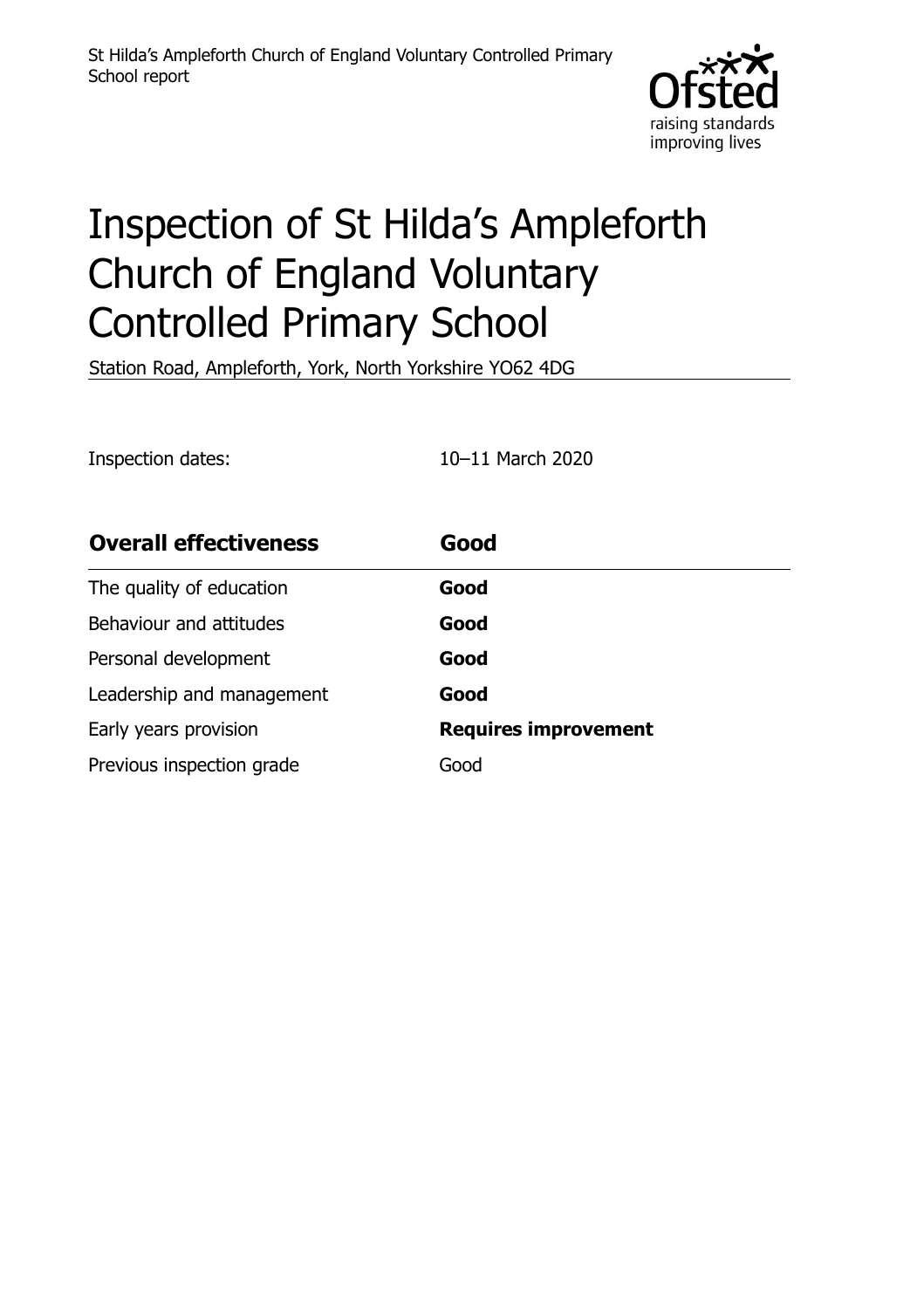

# **What is it like to attend this school?**

St Hilda's is a friendly school. Pupils, parents and teachers say that it 'feels like a family'. Everyone knows one another well. Pupils of all ages learn and play together. They are happy and safe.

Teachers work hard to make sure that every child can do their best. Teachers make learning enjoyable. They encourage pupils to challenge themselves and to learn from one another. Those with special educational needs and/or disabilities (SEND) are fully included in the life of the school. Everyone gets the opportunity to play sport as part of a team. Everyone has the opportunity to learn about the world around them.

In the past, expectations for the youngest children have not been high enough. Some children have not been ready to make a good start in Year 1. This is changing, but there is still work to do.

Pupils behave well almost all of the time. They show respect for one another and for their teachers. Sometimes they get too excited and everyone talks at once. But they know it is important to listen and take turns. They respond quickly to reminders. Bullying is very rare. Parents and pupils told us they would be confident that staff would deal with any concerns.

#### **What does the school do well and what does it need to do better?**

Leaders and teachers work hard to ensure that all pupils learn well. Since the last inspection, leaders have focused on improving learning in reading, writing and mathematics. As a result, more pupils are now able to use and apply their skills to help them learn in other subjects.

Teachers make sure that lessons are interesting. They encourage pupils to explain their thinking and talk through misunderstandings. They encourage pupils to make links between different subject areas. For example, Year 6 pupils were keen to share the masks they had designed in art. They also talked knowledgeably about the importance of masks in Mayan culture.

In mathematics, Year 4 pupils recalled what they had already learned about fractions. They used this knowledge to solve problems. When talking about science, Year 2 pupils were able to recall what they had learned about autumn. Older pupils joined in to explain why these seasonal changes happen. Explanations included appropriate scientific vocabulary and a good grasp of the relationship between sunlight and plants. Pupils' work also showed how they build an understanding of fair testing. Leaders are writing whole-school plans for all subjects to show how lessons build pupils' knowledge over time. They know this process will take some time to complete.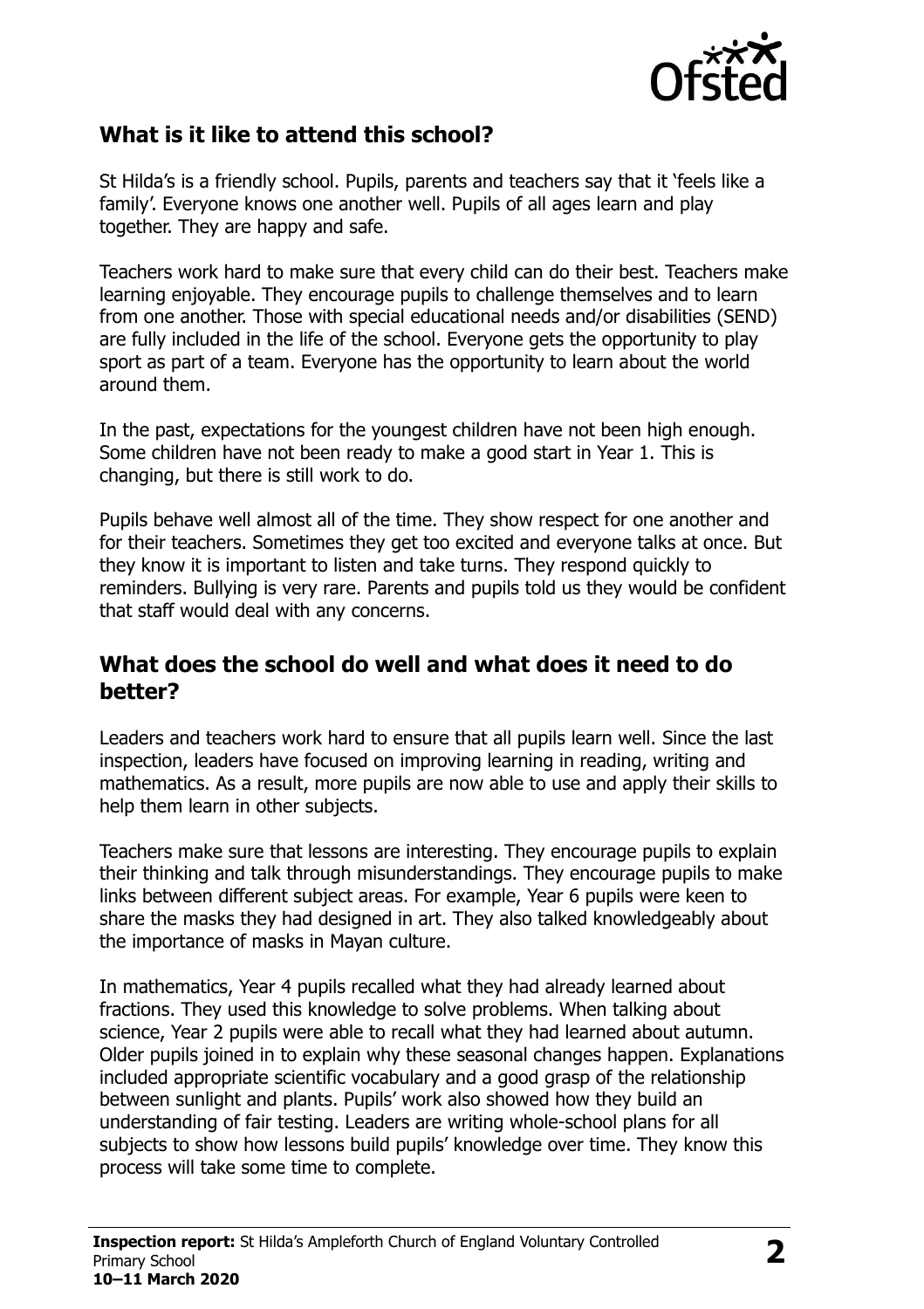

Leaders have prioritised reading. Leaders trained staff well so phonics teaching improved. Since September, pupils have followed a structured programme. Most pupils are learning the skills they need to read and spell. Pupils at an early stage of learning to read now have books that include the sounds they know. As a result, pupils are gaining confidence and fluency. Those who need extra help are well supported. Teachers aim to promote a love of reading. They choose books to engage pupils' interest. They also make links with learning in other subjects. Some older pupils say they need access to a better range of books to support their learning.

Pupils with SEND are well supported. Teachers understand their individual needs. Leaders aim to ensure that pupils with SEND access the full curriculum and achieve well.

Children in the early years are well looked after. They follow classroom routines and behave well. They are confident about taking part in activities. During the inspection, children particularly enjoyed learning in mathematics and listening to stories. Staff know children well and often adapt their questions for individuals. Teachers do not always provide as much challenge when children are choosing activities independently. Staff sometimes miss opportunities to increase children's vocabulary. They do not consistently encourage children to extend their thinking when they are playing.

Pupils' personal and social development is at the heart of the curriculum. Leaders have given physical education (PE) a high priority. Competitive sport and other activities extend social opportunities for pupils. Staff and pupils are clear about how this supports physical and mental well-being. 'Green Gang' encourages pupils to learn about their environment. Leaders have made links with the National Park to enhance learning. Pupils learn about different faith traditions and different ways of life.

Leaders, including governors, have clear priorities for the school's development. Governors offer appropriate challenge as well as support. The school works in partnership with other local schools. Leaders have drawn on expertise from these schools and from the local authority. This has supported professional learning, curriculum planning and assessment.

# **Safeguarding**

The arrangements for safeguarding are effective.

Leaders have ensured that safeguarding has a high priority. Staff and governors are trained to a high standard. Everyone knows what to do if they are concerned about the welfare of a pupil. Although there have been few incidents, staff and leaders are not complacent.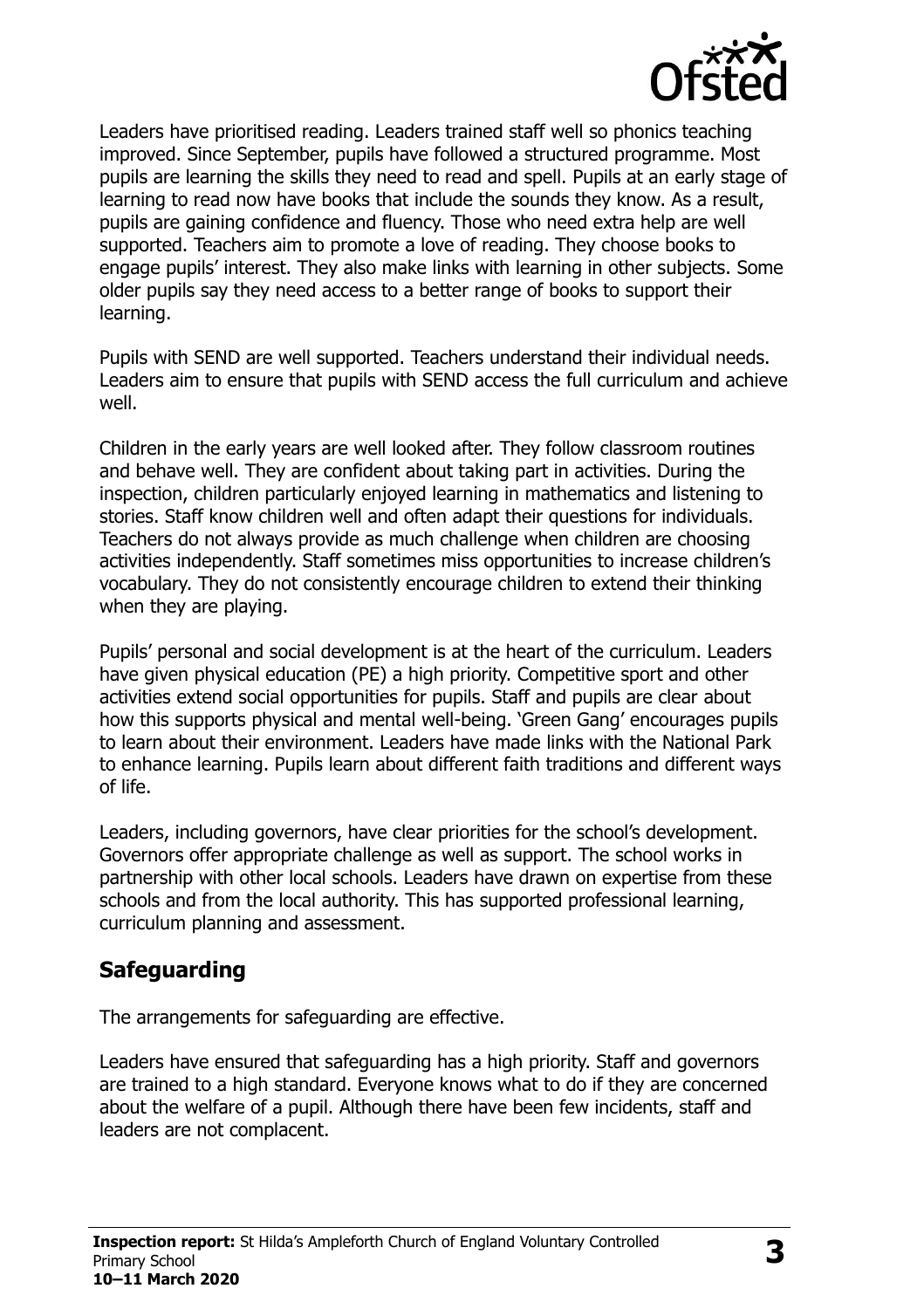

Pupils say that they feel safe in school. They trust the adults in school to help them if they are worried. They know how to stay safe online and in other situations. They also demonstrate how they help one another to stay safe.

# **What does the school need to do to improve?**

#### **(Information for the school and appropriate authority)**

- The school's curriculum is not vet planned and sequenced coherently enough in the foundation subjects. However, it is clear that leaders are already taking the actions needed to improve this. For this reason, the transition arrangements have been applied in this case. Leaders should design a curriculum plan to ensure that pupils in mixed-age classes are able to build their skills, knowledge and understanding of concepts over time. Leaders also need to establish clearly defined end points so that progress can be accurately assessed.
- Leaders are improving the quality and consistency of the teaching of early reading and mathematics in the early years. Improvements to the curriculum for the other areas of learning are at an earlier stage of development. Leaders should ensure that assessment includes children's comments on their own learning as well as the views of parents. They should ensure that assessment is directly linked to planning for children's next steps in all areas of learning, and that provision delivers appropriate challenge to support independent learning. Interactions between children and adults in the early years should consistently support children to extend their thinking and develop their language.

# **How can I feed back my views?**

You can use [Ofsted Parent View](http://parentview.ofsted.gov.uk/) to give Ofsted your opinion on your child's school, or to find out what other parents and carers think. We use Ofsted Parent View information when deciding which schools to inspect, when to inspect them and as part of their inspection.

The Department for Education has further quidance on how to complain about a school.

If you are the school and you are not happy with the inspection or the report, you can [complain to Ofsted.](http://www.gov.uk/complain-ofsted-report)

# **Further information**

You can search for [published performance information](http://www.compare-school-performance.service.gov.uk/) about the school.

In the report, '[disadvantaged pupils](http://www.gov.uk/guidance/pupil-premium-information-for-schools-and-alternative-provision-settings)' refers to those pupils who attract government pupil premium funding: pupils claiming free school meals at any point in the last six years and pupils in care or who left care through adoption or another formal route.

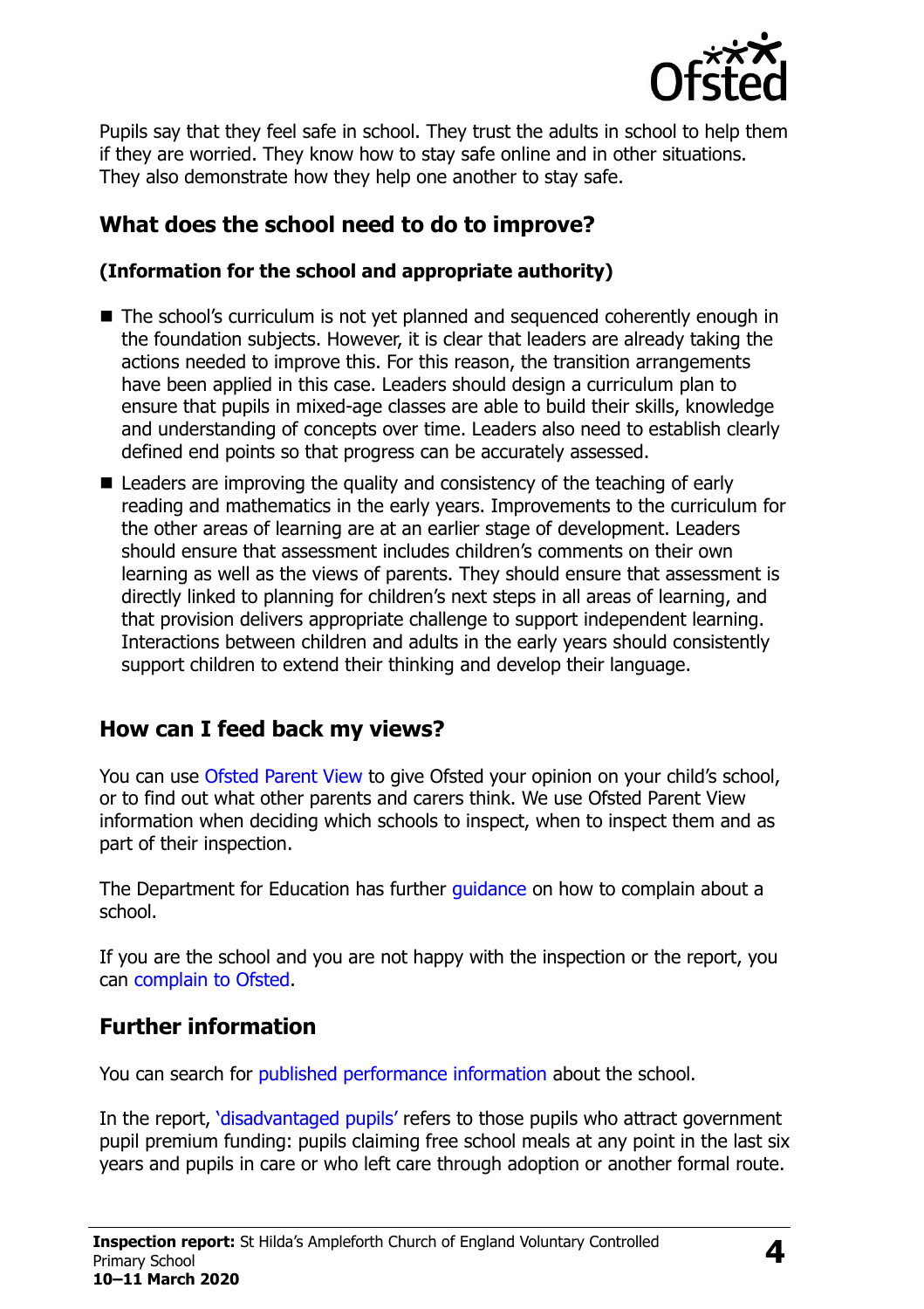

# **School details**

| Unique reference number             | 121475                                                             |
|-------------------------------------|--------------------------------------------------------------------|
| <b>Local authority</b>              | North Yorkshire                                                    |
| <b>Inspection number</b>            | 10134911                                                           |
| <b>Type of school</b>               | Primary                                                            |
| <b>School category</b>              | Voluntary controlled                                               |
| Age range of pupils                 | 3 to 11                                                            |
| <b>Gender of pupils</b>             | Mixed                                                              |
| Number of pupils on the school roll | 38                                                                 |
| <b>Appropriate authority</b>        | The governing body                                                 |
| <b>Chair of governing body</b>      | Clare Almond                                                       |
| <b>Headteacher</b>                  | James Pynn                                                         |
| Website                             | http://www.st-hildascofe.n-yorks.sch.uk/                           |
| Date of previous inspection         | 6-7 July 2016, under section 8 of the<br><b>Education Act 2005</b> |

# **Information about this school**

■ This school is much smaller than the national average.

#### **Information about this inspection**

We carried out this inspection under section 5 of the Education Act 2005.

- We did deep dives in these subjects: reading, mathematics, science and PE. This involved talking to leaders, meeting teaching staff, talking to pupils and looking at pupils' work. We also visited lessons and listened to pupils read.
- We met three governors, including the chair of the governing body. We met the school adviser from the local authority. We also spoke to a leader from another school, who is providing some support for the early years. In addition, we met with the teacher who oversees provision for pupils with SEND.
- We met pupils formally to gather their opinions and held informal discussions across both days of the inspection. We talked about learning, safety, personal development and behaviour.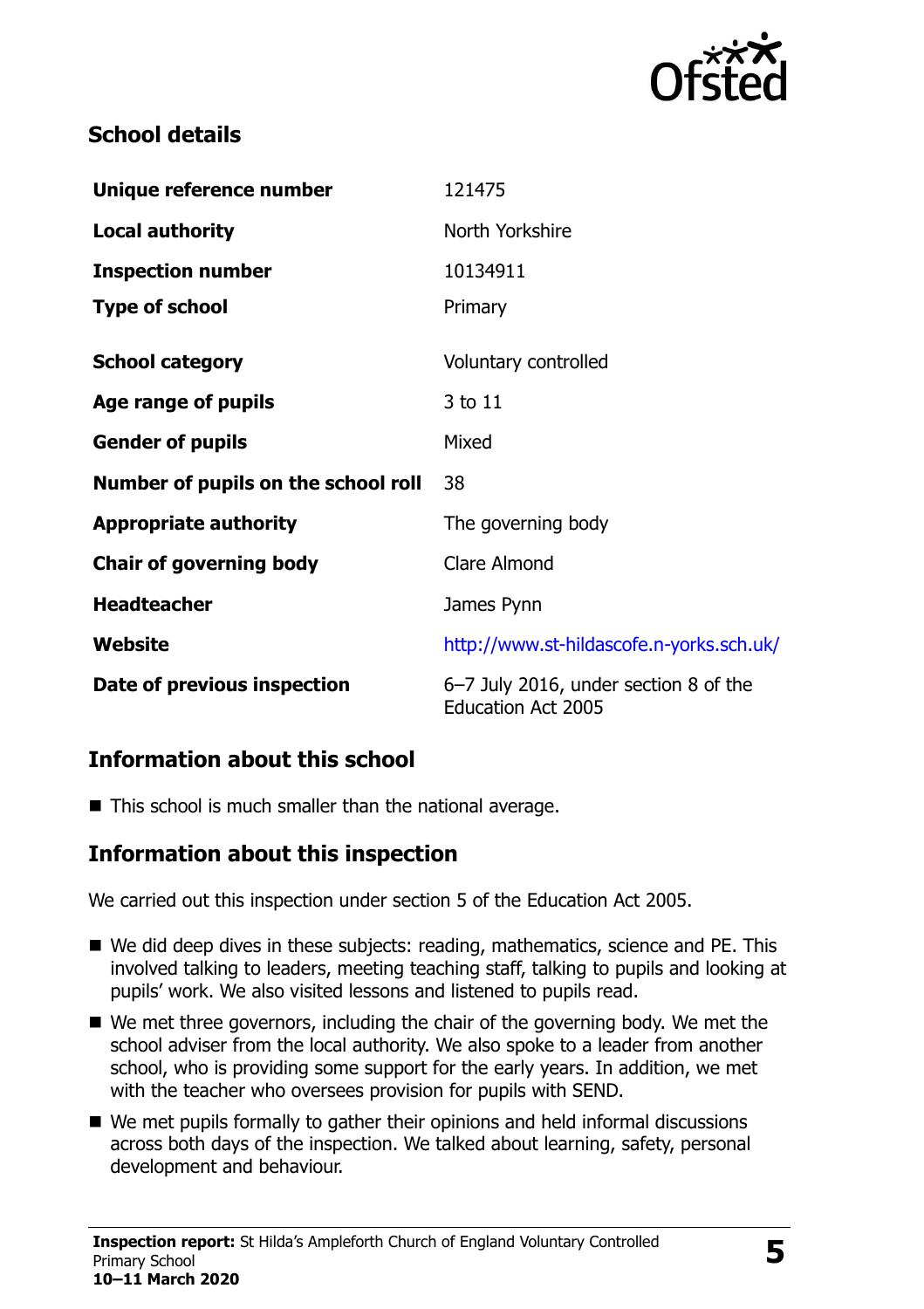

- We spoke to parents at the beginning of the school day. We also took into account the views given in 10 responses to Ofsted's online questionnaire, Parent View, including free-text comments. The 21 responses to the school's own parent questionnaire from November 2019 were also considered.
- We considered the views of staff through the four responses to Ofsted's survey and in face-to-face discussions.
- We observed the behaviour of pupils while they were in classrooms, moving around school and on the playground.
- The school's website and documentation were examined, including curriculum plans, SEND information, safeguarding information, and behaviour and attendance logs.

#### **Inspection team**

Gill McCleave, lead inspector **Canadia** Ofsted Inspector

John Downs Ofsted Inspector